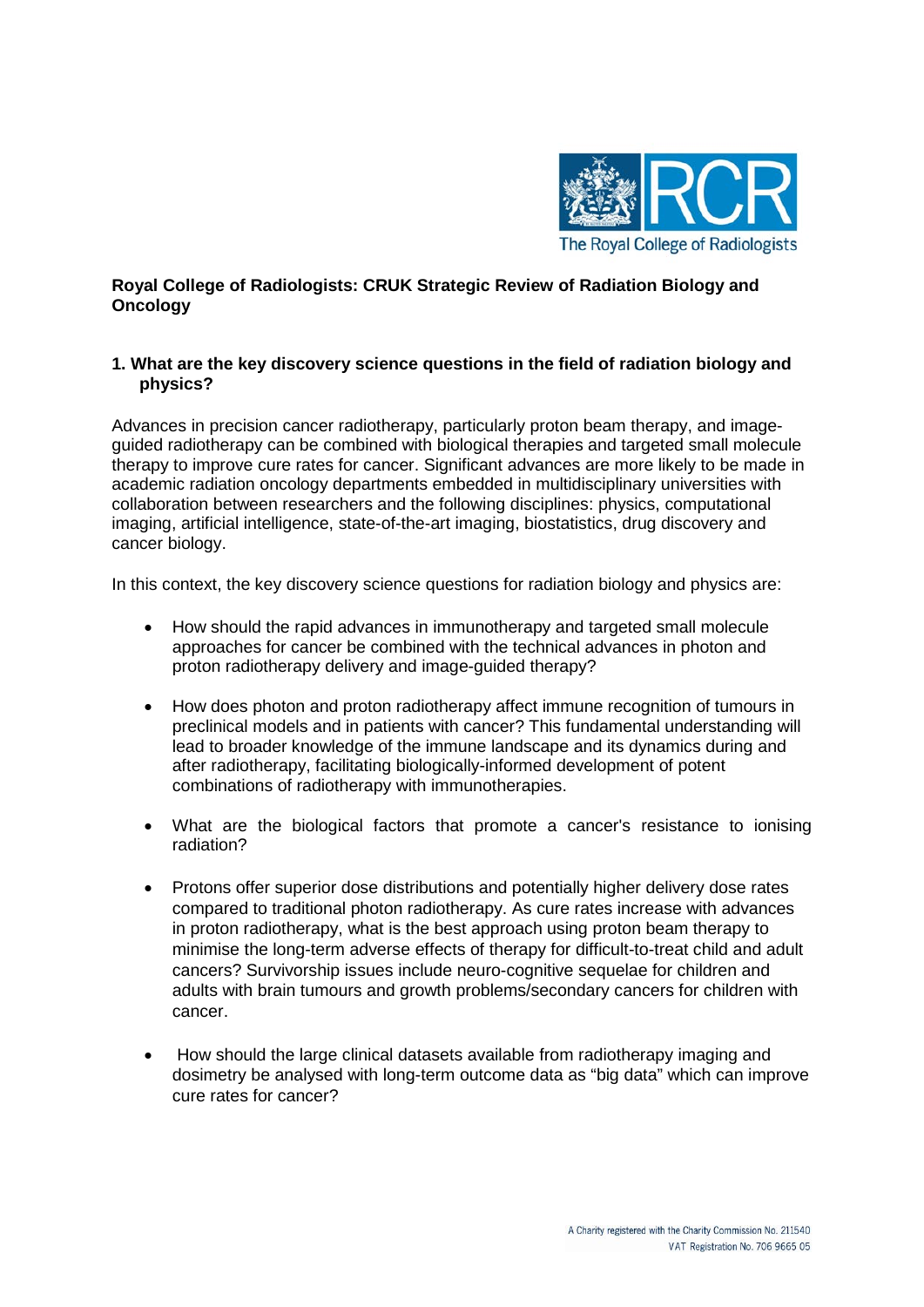- What somatic mutations occur during and after radiotherapy that lead to resistance to therapy? Can circulating tumour DNA and single cell analysis be used to improve our understanding of this fundamental phenomenon?
- Which functional imaging modalities and computational imaging platforms should be used for adaptive radiotherapy? The vision is that adaptation of radiotherapy during treatment will be computed from MRI and PET scans based on biological understanding of the cancer and how it evolves during therapy.
- How to predict intrinsic radiosensitivity in vivo?
- How to measure normal tissue repair accurately?

# **2. What are the major challenges and research questions in clinical and translational radiation oncology?**

A "one size fits all" radiotherapy approach is no longer acceptable. Research is needed to develop initially risk-adapted stratification and ultimately a true personalised approach based on genetic information regarding both tumour and surrounding normal tissues. Vastly improved patient selection for adjuvant radiotherapy is required, to ensure treatment for those who will benefit and avoidance for those who will not. Validated biomarkers are also required for early detection of disease relapse following radiotherapy, so that rapid and individualised treatment can be initiated.

In addition, better imaging strategies for truly adaptive radiation therapy, including improved MR imaging workflows, image registration and adaptive dose recalculation are needed. Also, as radiation treatment becomes more personalised, based on molecular subtypes, and relapse rates fall across many tumour sites, the pragmatic A versus B phase III randomised trial becomes less relevant. There is a further challenge with early phase radiation and novel drug combination designs given that late (permanent) normal tissue toxicity can occur many months and years following treatment. Therefore, innovative trial methodology is needed including development of adaptive platform studies and novel early phase study strategies.

- To ensure there is sufficient capacity and resource to develop and launch and support relevant trials
- •
- Service pressure reducing available clinician time to undertake local PI work to open and recruit to trials
- The need for a defined supported career structure to attract bright junior clinicians and scientists into radiation research and a pathway including post doctoral support to enable more to obtain clinician scientist fellowships.
- Development of a radiosensitiser for tumour tissue alone
- Development of an isolated normal tissue radiation protector
- Personalisation of therapy based on biological and genotypic characteristics
- The need for structured referral networks for complex proton therapy and immunoradio-oncology clinical trials to succeed for common and rare cancers. Collaboration between Clinical Trials Units with a track record in successfully running radiotherapy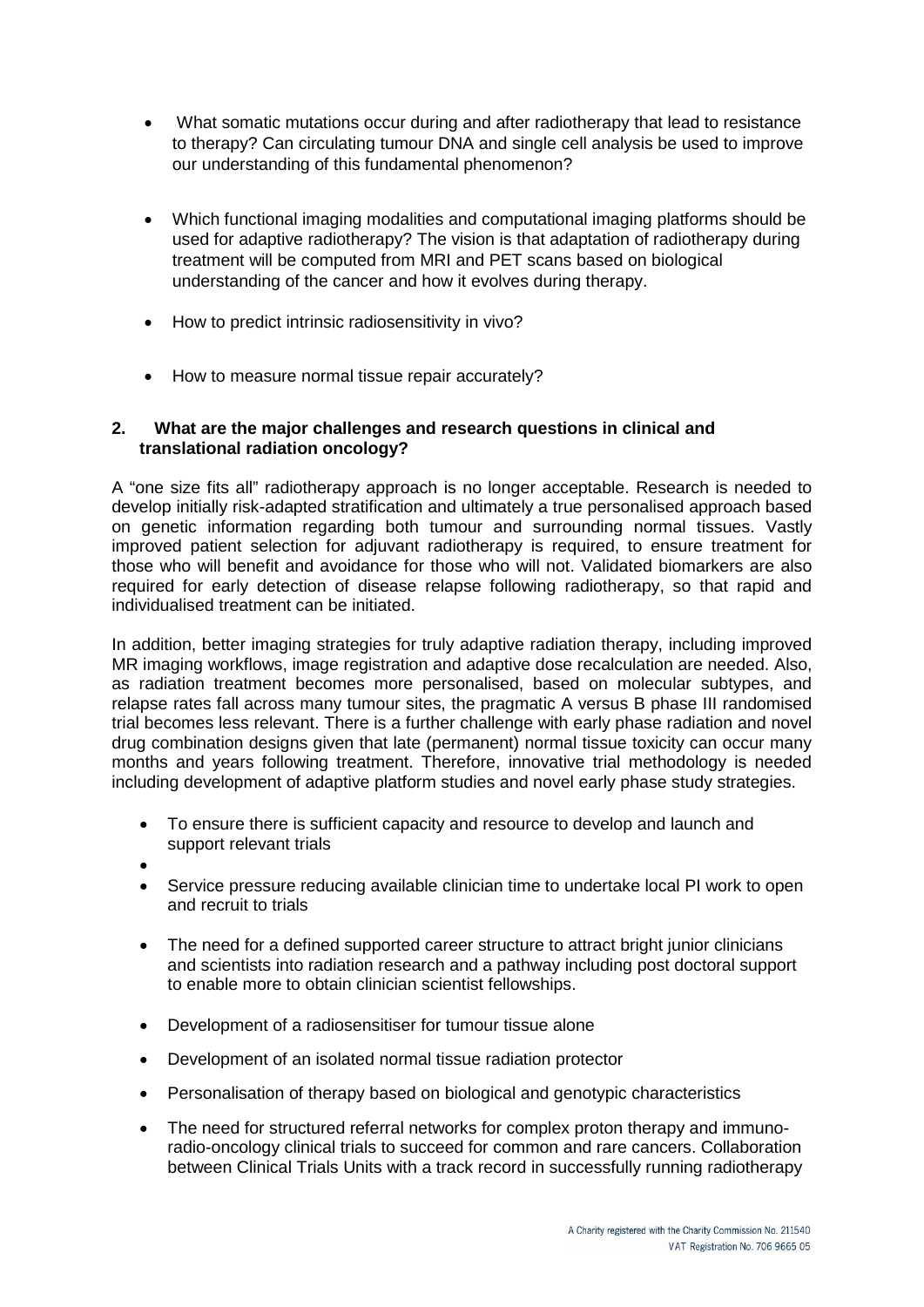clinical trials, and CRUK infrastructure funding in to CTRad and the CRUK ART-NET accelerator grant, can help facilitate the development of these critical networks.

- The pharmaceutical industry may prioritise certain cancers, such as malignant melanoma, lung cancer and breast cancer, for the development of expensive immuno-radio-oncology clinical trials. How do we ensure that rare tumours and paediatric/adolescent tumour types are prioritised in academic studies of the most promising combination treatments? For example, interstitial brachytherapy research, which has not been prioritised by the commercial/industrial sector for over a decade, has not made any significant research advances during that time.
- How should we harness the cross disciplinary power of physics, computational imaging, artificial intelligence, state-of-the-art imaging, biostatistics, drug discovery and cancer biology which underpins the unprecedented progress that could be made for photon radiotherapy and proton beam therapy within one decade?
- The clinical success of novel immunotherapies has driven the development of a growing pipeline of biotherapeutics and novel combination approaches in the clinical and pre-clinical settings. How should we rapidly translate the most exciting approaches to radiotherapy science, including new clinical trials of stereotactic radiotherapy and proton beam therapy, from preclinical models to clinical trials?
- How should we collect reliable long-term response and toxicity data to allow radiation oncology to successfully utilise its potential to benefit from the "big data" imaging and dosimetry datasets that exist for radiation oncology

#### **3. What are the emerging technologies and methodologies likely to have major impact the field over the next 10 years?**

- Proton beam therapy will demonstrate superior dose distributions and potentially higher delivery dose rates compared to traditional photon radiotherapy, resulting in higher cure rates reduction of long-term toxicities for cancer survivors. Research will be performed on treatment with heavy ions (e.g. carbon ions, helium ions) to see if they add any further clinical advantages to proton beam therapy.
- Molecular radiotherapy has made significant progress in the treatment of neuroendocrine tumours and metastatic prostate cancer. The prospect of combining molecular radiotherapy with understanding of immuno-radio-biology holds great potential for the future.
- Artificial intelligence will enhance and optimise treatment planning (outlining of critical organs, target definition, optimal plans, adaptation during therapy)
- New particles will be developed for therapy (protons, helium ions, carbon ions) for preclinical studies and clinical trials to allow more precise treatment delivery, sparing of normal tissues and lower integral dose to the body. Combinations of photons and particle therapy may be particularly valuable, and combinations of particle therapy with new cancer drugs, particularly immunotherapy.
- Computational imaging will improve our ability to track the target and ensure that photon and proton radiotherapy is delivered with minimal toxicity to normal tissues Image fusion for planning/verification.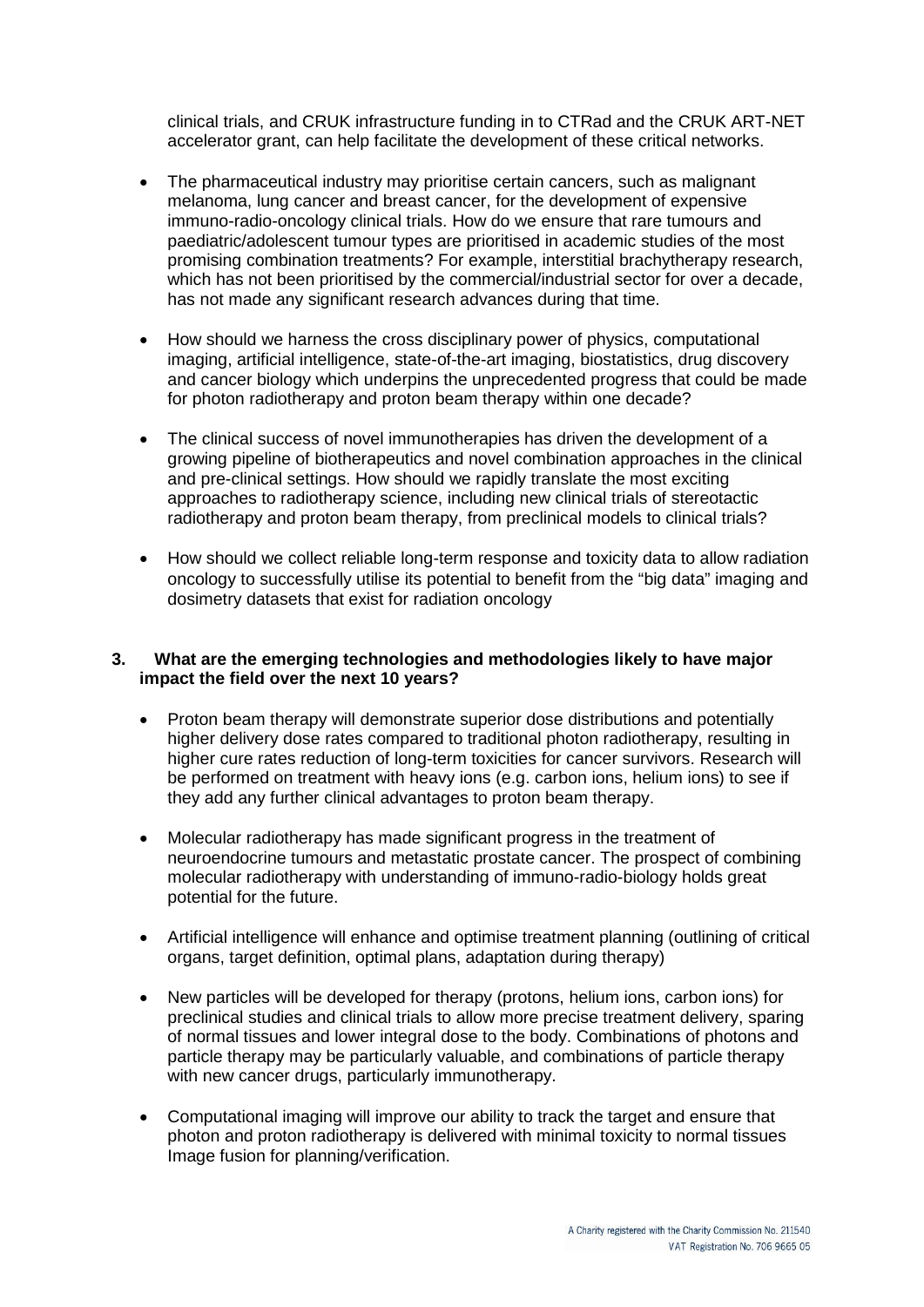• Combined modality therapy with new drug classes including immunomodulatory drugs

#### **4. How will the research workforce in UK radiation oncology need to develop over the next 10 years to achieve the necessary critical mass to remain internationally competitive?**

- Research capacity within clinical departments: research time on treatment machines and dedicated research staff (medical physics and treatment radiography)
- More multidisciplinary cooperation within each site, expanding the links between clinical oncology, medical oncology, radiology, immunotherapy, drug manufacturing, particle technology, computational imaging, artificial intelligence, maths, physics, bioengineering and cancer biology institutes.
- Access to international collaboration.
- Sufficient pipeline of young scientists to ensure significant critical mass at each career point. Expansion of numbers of clinical academic posts in the way that medical oncology and haematology have expanded in previous decades
- Access to sufficient IT infrastructure and computational power to support research projects
- Support for a critical mass of basic science research into the underpinning biology of radiation response: 'Radiobiology' and support for translational research from basic science to the clinic. Because of the multidisciplinary nature of radiation related research this warrants major investment in an Institute scale programme of funding.
- Opportunities for NHS clinicians to engage in research within specialist teams via academic research time.
- Physics will need to overlap more with computational imaging and machine learning: workforce training in this area should be increased.
- Develop staff at Clinical Trials Units and the central Radiotherapy Quality Assurance team for research trials, prioritising CTUs with a track record of delivering on complex, radiotherapy clinical trials with evolved referral pathways.

# **5. What are the critical infrastructure and capital investments necessary over the next 10 years in order for the UK to be/ continue to be world-leading in this field?**

- Guaranteed upgrade of software / hardware with no machine more than five years old to allow rapid roll out of emerging treatment technologies. IT infrastructure and personnel to support comprehensive collection of outcomes data to be used for radiotherapy studies correlating imaging and dosimetry with clinical outcomes.
- Ability to harness artificial intelligence advances quickly to improve quality and safety and free spare capacity in clinicians and dosimetrists time.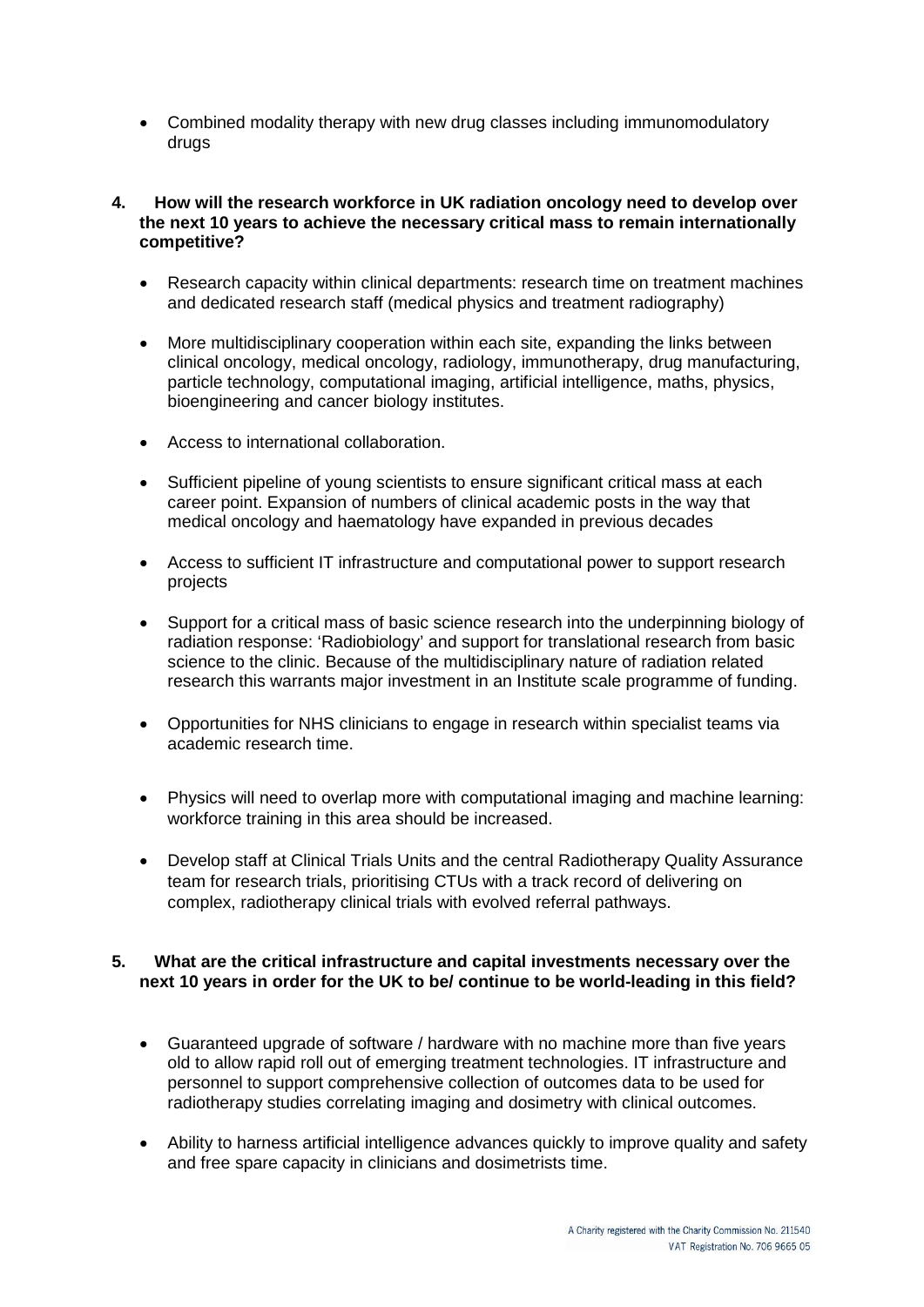- Computational imaging and artificial intelligence to address the areas that can significantly improve proton beam therapy and photon radiotherapy
- Power to harness and use national data to test hypotheses on quality and dose distribution
- Equality of access to advanced techniques regardless of geography
- Maintained access to radioisotopes used in therapy / diagnosis. Particularly in light of the negotiations to leave the EU and Euratom.
- Funding for Clinical Trials Units with a track record in radiotherapy clinical trials and developing referral pathways for high specialised treatments and rare cancers
- Investing in the leaders of the future. Researchers, clinicians and clinician scientists with the skills to work across disciplines will be attractive globally and to industry: retention of talent in the UK, particularly academia may be challenging.
- Thematic funding for specific areas of high importance in radiotherapy research, such as paediatric cancers and brain tumours, preferably in academic radiation oncology departments embedded in multidisciplinary universities with collaboration between radiation researchers and relevant disciplines such as physics, computational imaging, state-of-the-art imaging, biostatistics and cancer biology.

# **6. Where are the top radiation oncology centres internationally and what makes their programmes cutting-edge? What can the UK learn from these centres?**

- MD Anderson Cancer Center: [https://www.mdanderson.org/research/departments](https://www.mdanderson.org/research/departments-labs-institutes/programs-centers/center-for-radiation-oncology-research.html)[labs-institutes/programs-centers/center-for-radiation-oncology-research.html](https://www.mdanderson.org/research/departments-labs-institutes/programs-centers/center-for-radiation-oncology-research.html)
- Memorial Sloan Kettering Cancer Center <https://www.mskcc.org/departments/radiation-oncology>
- Stanford: https://radonc.stanford.edu/
- Mayo Clinic [http://www.mayoclinic.org/departments-centers/radiation](http://www.mayoclinic.org/departments-centers/radiation-oncology/home/orc-20188588)[oncology/home/orc-20188588](http://www.mayoclinic.org/departments-centers/radiation-oncology/home/orc-20188588)
- UCLA Radiation Oncology <http://radonc.ucla.edu/research>
- University of Wisconsin, Medical Radiation Research Center <https://uwmrrc.wisc.edu/>
- St Jude's Children's Research Hospital <https://www.stjude.org/research/departments-divisions/radiation-oncology.html>
- Princess Margaret Cancer Center [http://www.uhn.ca/PrincessMargaret/Health\\_Professionals/Programs\\_Departments/R](http://www.uhn.ca/PrincessMargaret/Health_Professionals/Programs_Departments/RMP) [MP](http://www.uhn.ca/PrincessMargaret/Health_Professionals/Programs_Departments/RMP)
- Netherlands Cancer Institute <https://www.nki.nl/>
- Maastricht <http://www.maastrolab.com/members>
- Aaarhus [http://www.en.auh.dk/departments/cancer-and-inflammation](http://www.en.auh.dk/departments/cancer-and-inflammation-centre/department-of-oncology/research/)[centre/department-of-oncology/research/](http://www.en.auh.dk/departments/cancer-and-inflammation-centre/department-of-oncology/research/)
- Heidelberg <https://www.nct-heidelberg.de/en/research.html>

 These centres have a research-focused culture, well developed research infrastructure, clear focus on specific areas of research and centralised funding structures. Some benefit from major charitable donations or government investment. Links with industry are important, particularly radiotherapy equipment manufacturers and pharmaceuticals.